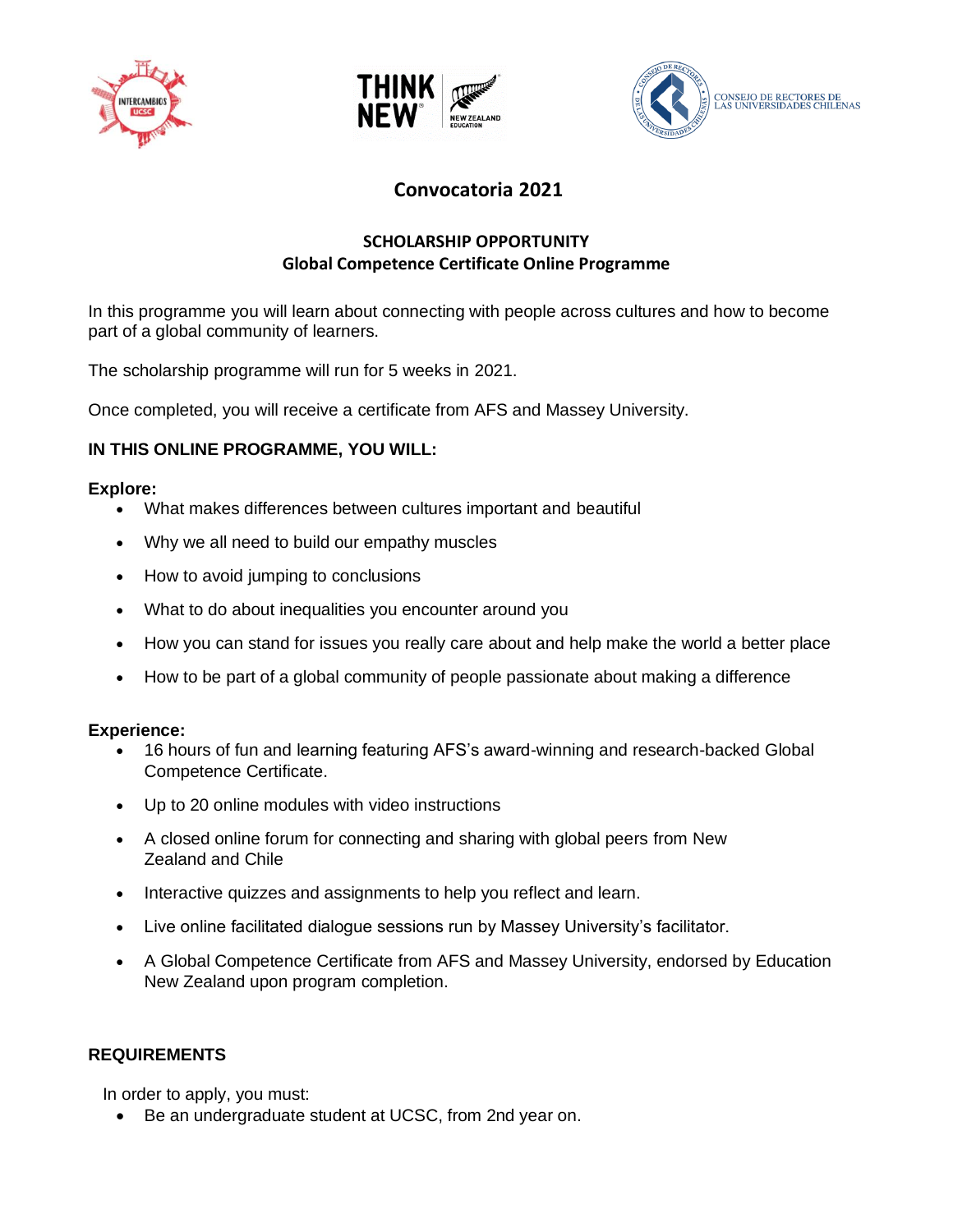





- Have a B2 English level (equivalent to an advanced intermediate).
- Be ranked within the upper 30% of your program cohort or have a GPA equal to or greater than 5.5.
- Participate actively in all online and offline activities.
- Attend an orientation as well as four, 2-hour facilitated dialogue sessions provided by Massey University:
	- o Tuesday, 22 September (Orientation Session)
	- o Tuesday, 28 September
	- o Tuesday, 5 October
	- o Tuesday, 12 October
	- o Tuesday, 19 October

Sessions are scheduled every Tuesday from 17:00 to 19:00 Chile time.

- Have learning devices and audio headsets that will allow you to participate in the online sessions (computer and hearphones).
- Have access to a reliable source of internet
- Be ready to build relationships, make life-long friends, learn, ask questions, be creative work in a team environment and have fun!

## **HOW TO APPLY**

The student must send an email to: rgillibrand@ucsc.cl attaching the following documents joined in one file (pdf):

- Ficha Acumulada.
- Motivational Letter, explaining your experience with the English language and your desire to participate (Written in English).
- Recommendation Letter (from an UCSC academic about the student's skills) Written in Spanish or English.

**Deadline: Thursday, August 26th at 11.00 pm.** 

#### **SELECTION CRITERIA**

The selection criteria will consider 2 the following variables, establishing a ranking of applicants

| <b>Variable</b> | <b>Indicador</b>                                                       | Puntaje | Ponderación |
|-----------------|------------------------------------------------------------------------|---------|-------------|
| Ranking         | Encontrarse en el lugar número uno<br>dentro de su cohorte de ingreso. | 10      | 50%         |
|                 | Estar dentro del 5% superior.                                          | 9       |             |